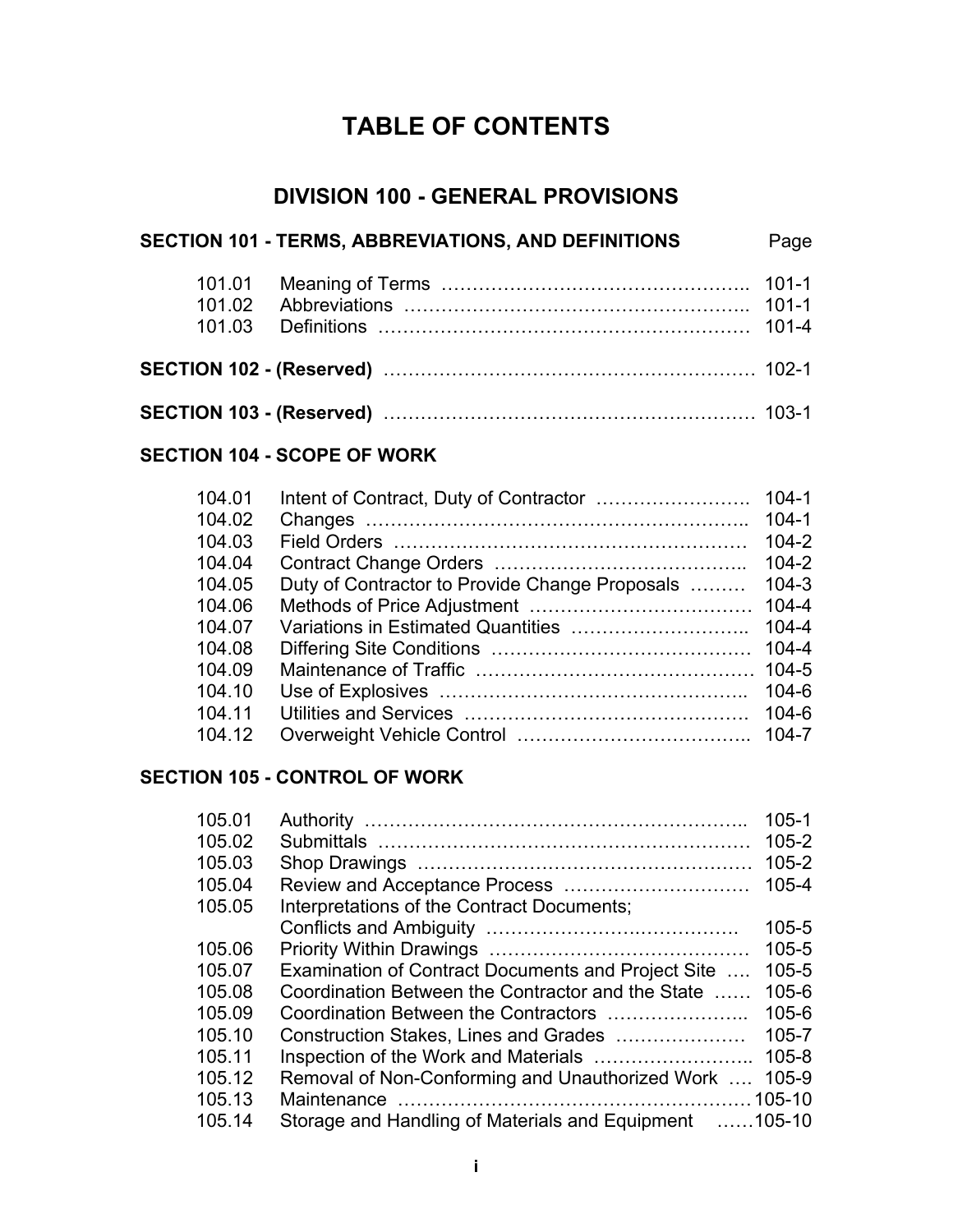## **DIVISION 100 - GENERAL PROVISIONS (CONTINUED)**

Page

#### **SECTION 106 - MATERIAL RESTRICTIONS AND REQUIREMENTS**

| 106.01<br>106.02 | Source of Supply and Quality Requirements      | $106 - 1$<br>$106 - 1$ |
|------------------|------------------------------------------------|------------------------|
| 106.03           |                                                | $106-1$                |
| 106.04           |                                                | $106 - 1$              |
| 106.05           |                                                | 106-2                  |
| 106.06           |                                                | 106-3                  |
| 106.07           |                                                | $106 - 3$              |
| 106.08           |                                                | 106-4                  |
| 106.09           |                                                | 106-4                  |
| 106.10           |                                                | 106-5                  |
| 106.11           |                                                |                        |
| 106.12           | Assignment Of Antitrust Claims For Overcharges |                        |
|                  |                                                |                        |
| 106.13           | Substitution of Materials and Equipment        |                        |
|                  |                                                |                        |

### **SECTION 107 - LEGAL RELATIONS AND RESPONSIBILITY TO PUBLIC**

| 107.01 |                                                    |           |
|--------|----------------------------------------------------|-----------|
| 107.02 |                                                    |           |
| 107.03 |                                                    | $107 - 4$ |
| 107.04 |                                                    | $107 - 4$ |
| 107.05 | Overtime and Night Payment for                     |           |
|        |                                                    | $107 - 4$ |
| 107.06 | Contractor Duty Regarding Public Convenience       | $107 - 5$ |
| 107.07 |                                                    | $107 - 5$ |
| 107.08 |                                                    | $107 - 6$ |
| 107.09 | Patented Devices, Materials, And Processes         | $107 - 6$ |
| 107.10 |                                                    | $107 - 6$ |
| 107.11 |                                                    | $107 - 7$ |
| 107.12 |                                                    | $107 - 7$ |
| 107.13 | Pollution Control and Protection Of Archeological, |           |
|        |                                                    | $107 - 8$ |
| 107.14 | Responsibility For Damage Claims; Indemnity        | 107-9     |
| 107.15 |                                                    |           |
| 107.16 | Contaminated or Hazardous Items and and/or         |           |
|        | Material; Regulated Items and Material; Waste      | 107-15    |
| 107.17 | Right to Audit Records, Records Maintenance,       |           |
|        |                                                    |           |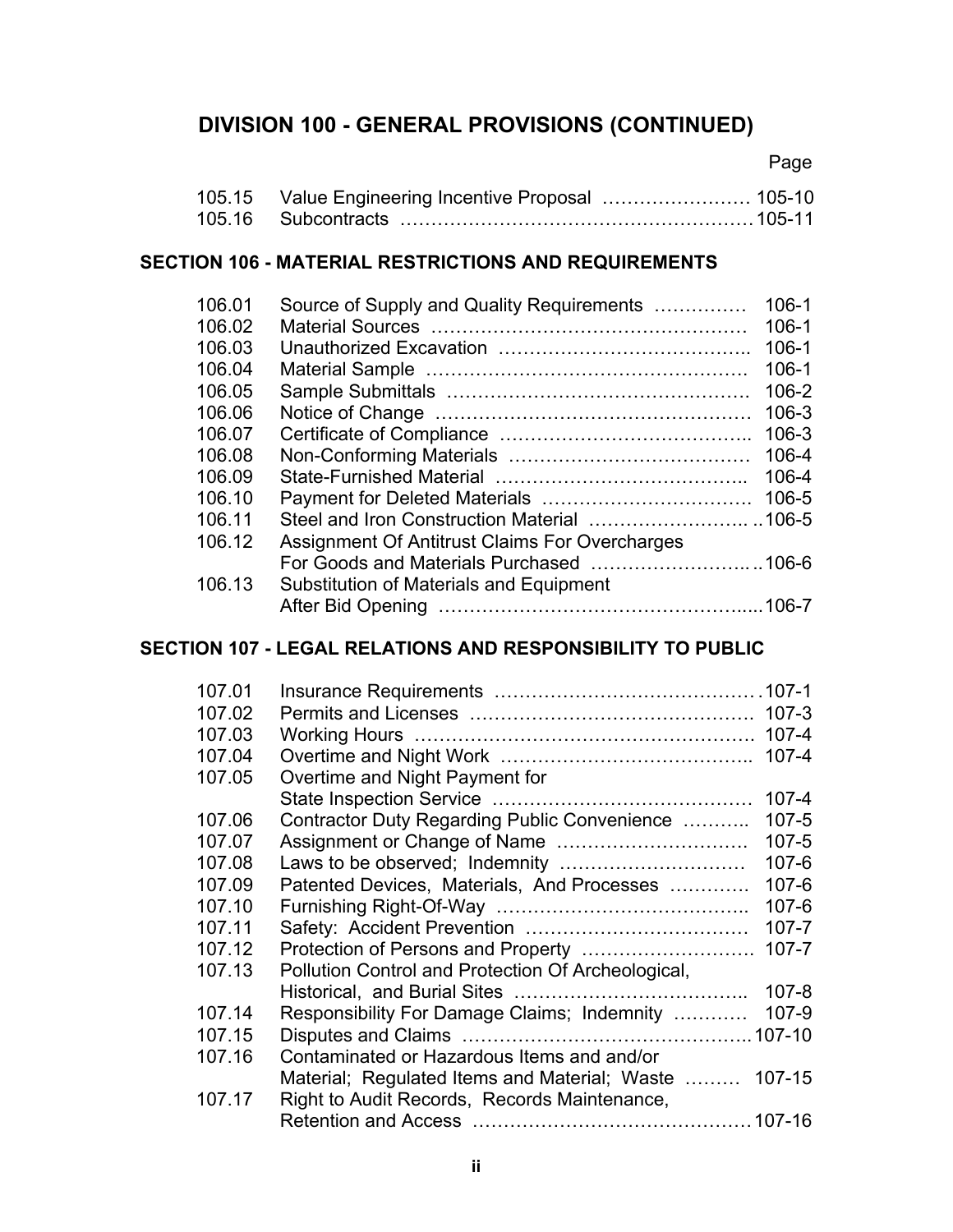## **DIVISION 100 - GENERAL PROVISIONS (CONTINUED)**

#### SECTION 108 - PROSECUTION AND PROGRESS Page

| 108.01                                              | $108 - 1$                                              |
|-----------------------------------------------------|--------------------------------------------------------|
| 108.02                                              | $108 - 1$                                              |
| 108.03                                              | 108-2                                                  |
| 108.04                                              | Character and Proficiency of Workers<br>$108 - 2$      |
| 108.05                                              | $108 - 3$                                              |
| 108.06                                              | $108 - 6$                                              |
| 108.07                                              |                                                        |
| 108.08                                              | Liquidated Damages for Failure to Complete the Work or |
|                                                     |                                                        |
| Rental Fees for Unauthorized Lane Closure<br>108.09 |                                                        |
|                                                     |                                                        |
| 108.10                                              |                                                        |
| 108.11                                              | Termination of Contract for Cause  108-16              |
| 108.12                                              |                                                        |
| 108.13                                              |                                                        |
| 108.14                                              |                                                        |
| 108.15                                              | Use of Structure or Improvement  108-21                |
| Contractor's Responsibility for Work;<br>108.16     |                                                        |
|                                                     |                                                        |
| 108.17                                              |                                                        |
| 108.18                                              |                                                        |
| 108.19                                              |                                                        |

### **SECTION 109 - MEASUREMENT AND PAYMENT**

| 109.01 | Schedule of Agreed Prices for Lump Sum Price Items        | $109-1$   |
|--------|-----------------------------------------------------------|-----------|
| 109.02 |                                                           | 109-1     |
| 109.03 |                                                           | $109-1$   |
| 109.04 |                                                           | 109-2     |
| 109.05 |                                                           | $109 - 3$ |
| 109.06 | Force Account Provisions and Compensation                 | $109 - 3$ |
| 109.07 |                                                           | 109-8     |
| 109.08 |                                                           |           |
| 109.09 |                                                           |           |
| 109.10 | Withholding of Payment for Unsatisfactory Progress 109-12 |           |
| 109.11 |                                                           |           |
| 109.12 |                                                           |           |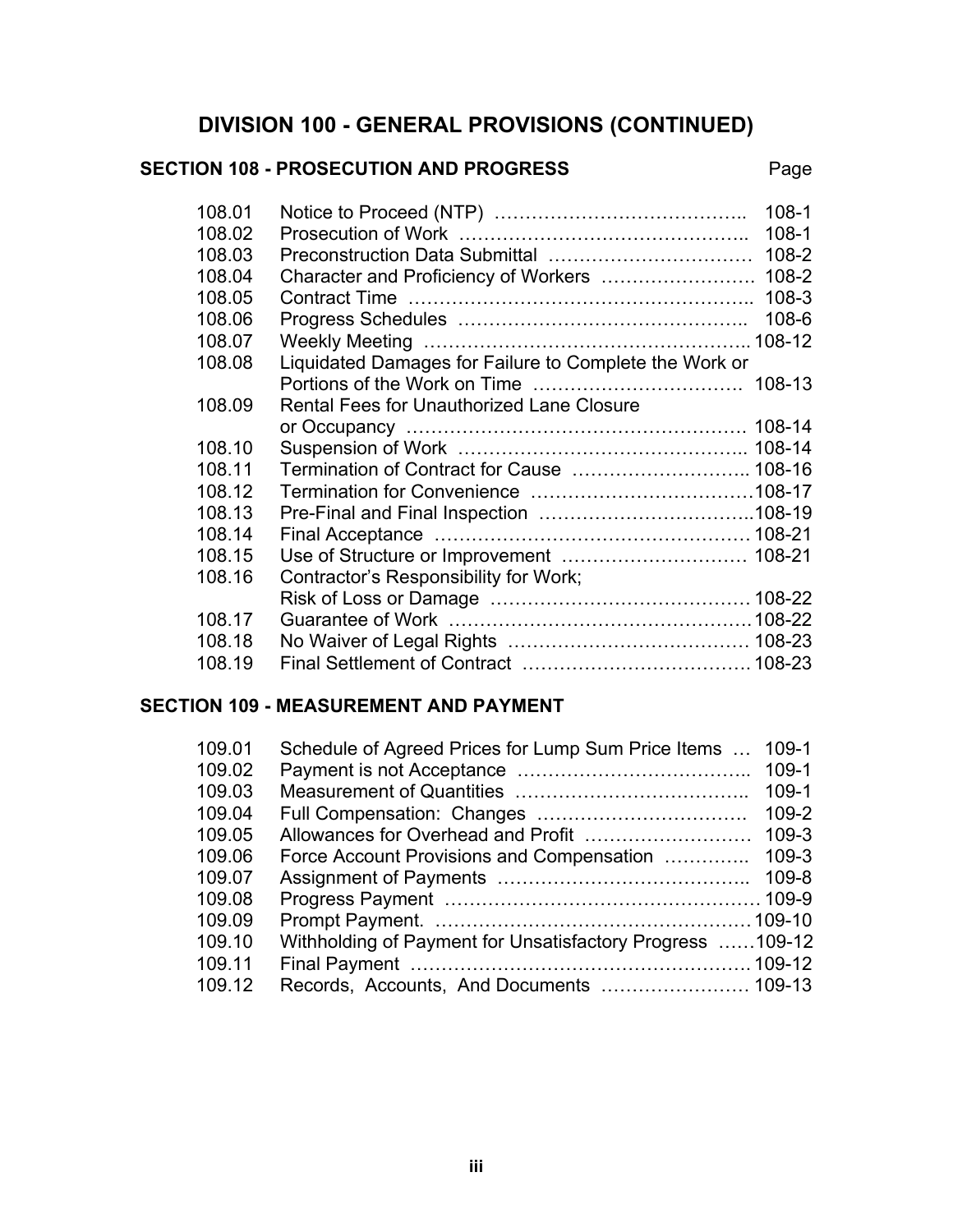## **DIVISION 200 - EARTHWORK**

| SECTION 202 - REMOVAL OF STRUCTURES AND OBSTRUCTIONS  202-1 |  |
|-------------------------------------------------------------|--|
|                                                             |  |
| <b>SECTION 204 - EXCAVATION AND BACKFILL FOR</b>            |  |
| <b>SECTION 205 - EXCAVATION AND BACKFILL FOR BRIDGE AND</b> |  |
| <b>SECTION 206 - EXCAVATION AND BACKFILL FOR</b>            |  |
| SECTION 207 - DITCH AND CHANNEL EXCAVATION 207-1            |  |
|                                                             |  |
| SECTION 209 - TEMPORARY WATER POLLUTION, DUST, AND          |  |
|                                                             |  |
| SECTION 211 - EXPLORATORY WORK AT STRUCTURE FOOTINGS211-1   |  |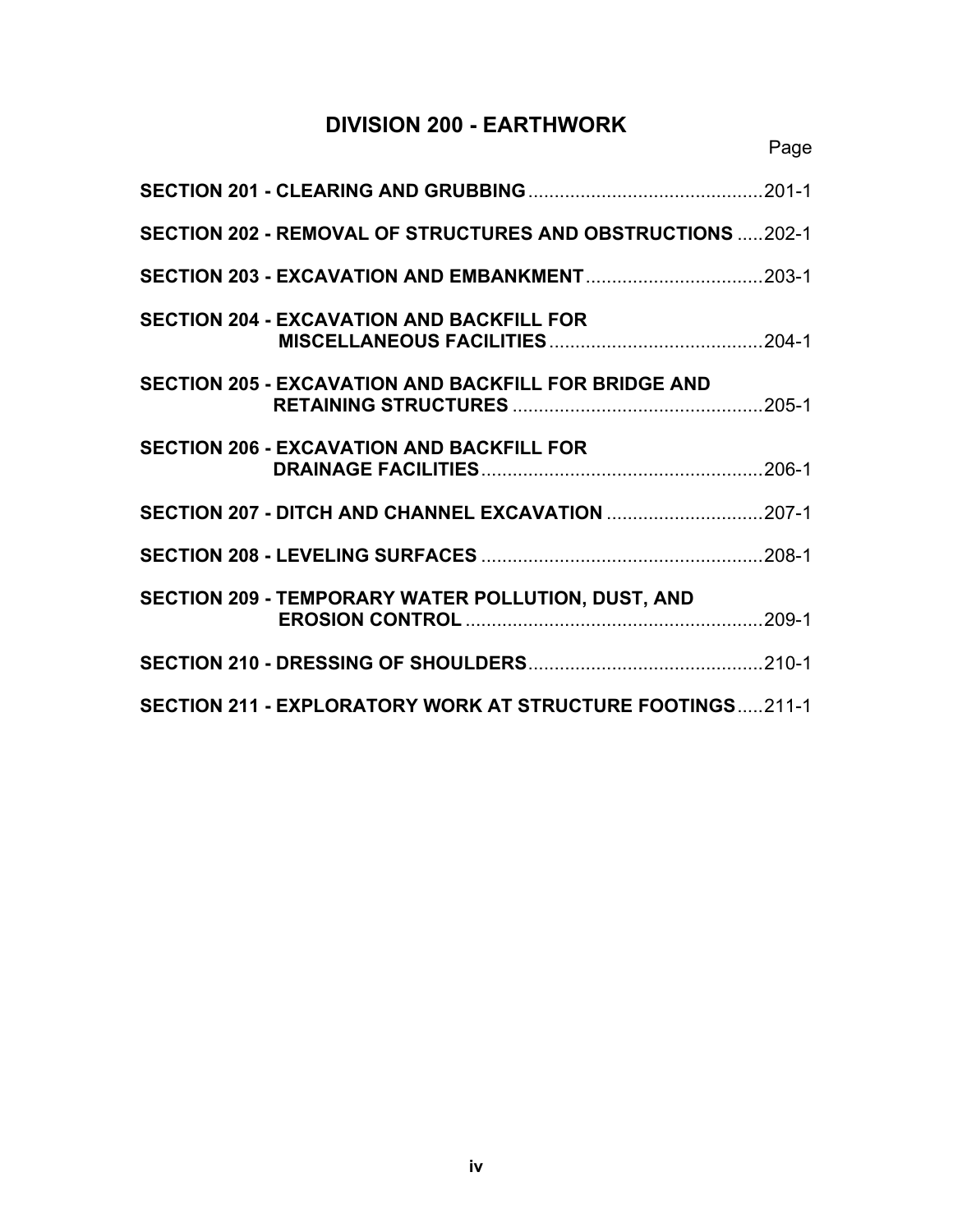## **DIVISION 300 - BASES**

Page

| SECTION 301 - HOT MIX ASPHALT BASE COURSE301-1        |
|-------------------------------------------------------|
| <b>SECTION 302 - (Unassigned)</b>                     |
| <b>SECTION 303 - (Unassigned)</b>                     |
|                                                       |
| <b>SECTION 305 - AGGREGATE SUBBASE COURSE 305-1</b>   |
| SECTION 306 - UNTREATED PERMEABLE BASE COURSE 306-1   |
| <b>SECTION 307 - (Unassigned)</b>                     |
| <b>SECTION 308 - (Unassigned)</b>                     |
| <b>SECTION 309 - (Unassigned)</b>                     |
|                                                       |
| <b>SECTION 311 - (Unassigned)</b>                     |
| SECTION 312 - HOT MIX GLASSPHALT BASE COURSE 312-1    |
|                                                       |
| SECTION 314 - CONTROLLED LOW-STRENGTH MATERIAL (CLSM) |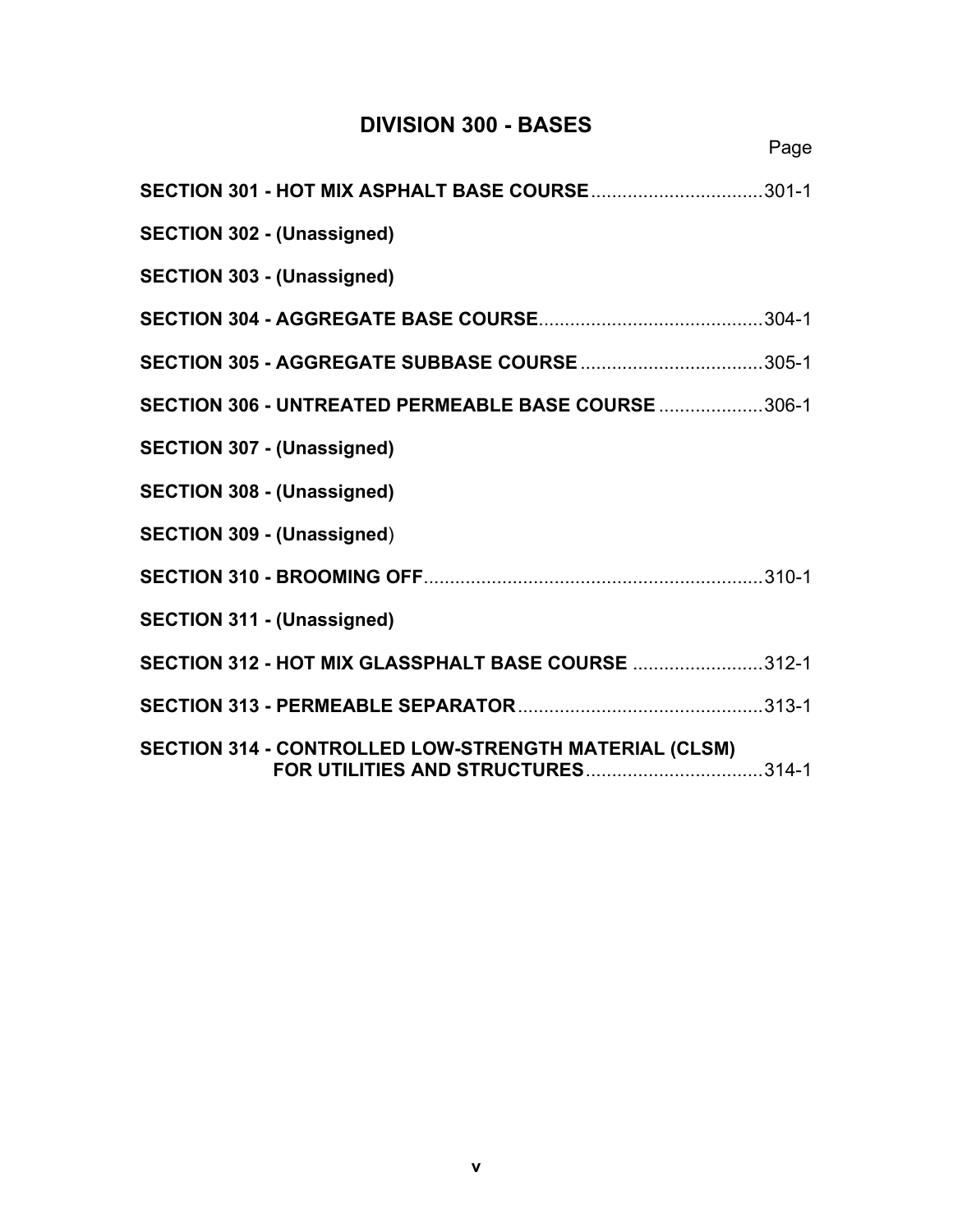## **DIVISION 400 - PAVEMENTS**

Page

| <b>SECTION 402 - (Unassigned)</b>                      |  |
|--------------------------------------------------------|--|
| <b>SECTION 403 - (Unassigned)</b>                      |  |
|                                                        |  |
| <b>SECTION 405 - (Unassigned)</b>                      |  |
| <b>SECTION 406 - (Unassigned)</b>                      |  |
|                                                        |  |
| <b>SECTION 408 - (Unassigned)</b>                      |  |
| <b>SECTION 409 - (Unassigned)</b>                      |  |
| <b>SECTION 410 - (Unassigned)</b>                      |  |
| SECTION 411 - PORTLAND CEMENT CONCRETE PAVEMENT  411-1 |  |
|                                                        |  |
| <b>SECTION 413 - (Unassigned)</b>                      |  |
| SECTION 414 - RECONSTRUCTION OF WEAKENED PAVEMENT      |  |
| SECTION 415 - COLD PLANING OF EXISTING PAVEMENT 415-1  |  |
| <b>SECTION 420 - PRIMER FOR UNTREATED PERMEABLE</b>    |  |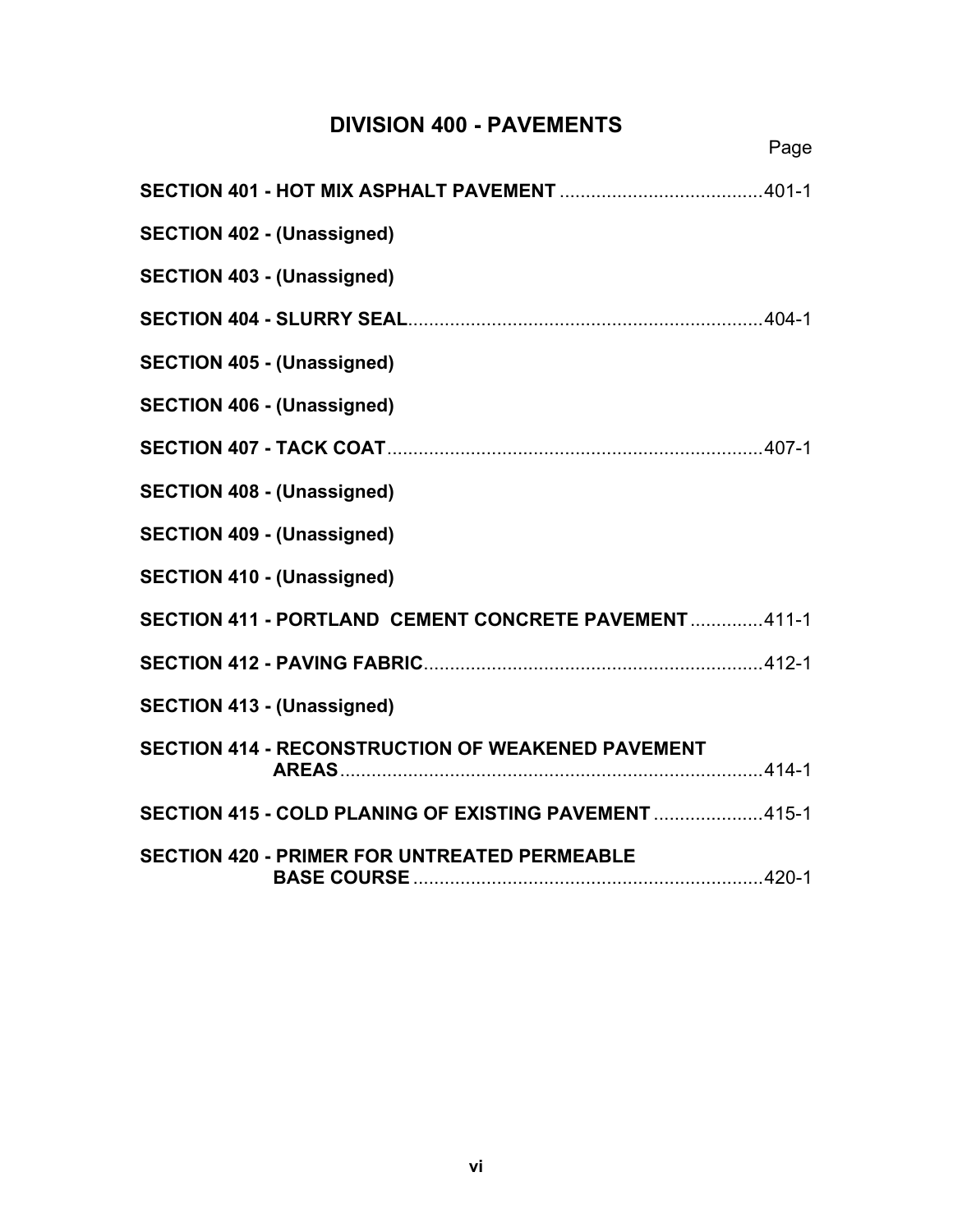## **DIVISION 500 - STRUCTURES**

| SECTION 504 - PRESTRESSED CONCRETE MEMBERS504-1         |  |
|---------------------------------------------------------|--|
|                                                         |  |
| <b>SECTION 506 - BEARING AND EXPANSION PLATES 506-1</b> |  |
|                                                         |  |
|                                                         |  |
| <b>SECTION 509 - (Unassigned)</b>                       |  |
| <b>SECTION 510 - (Unassigned)</b>                       |  |
|                                                         |  |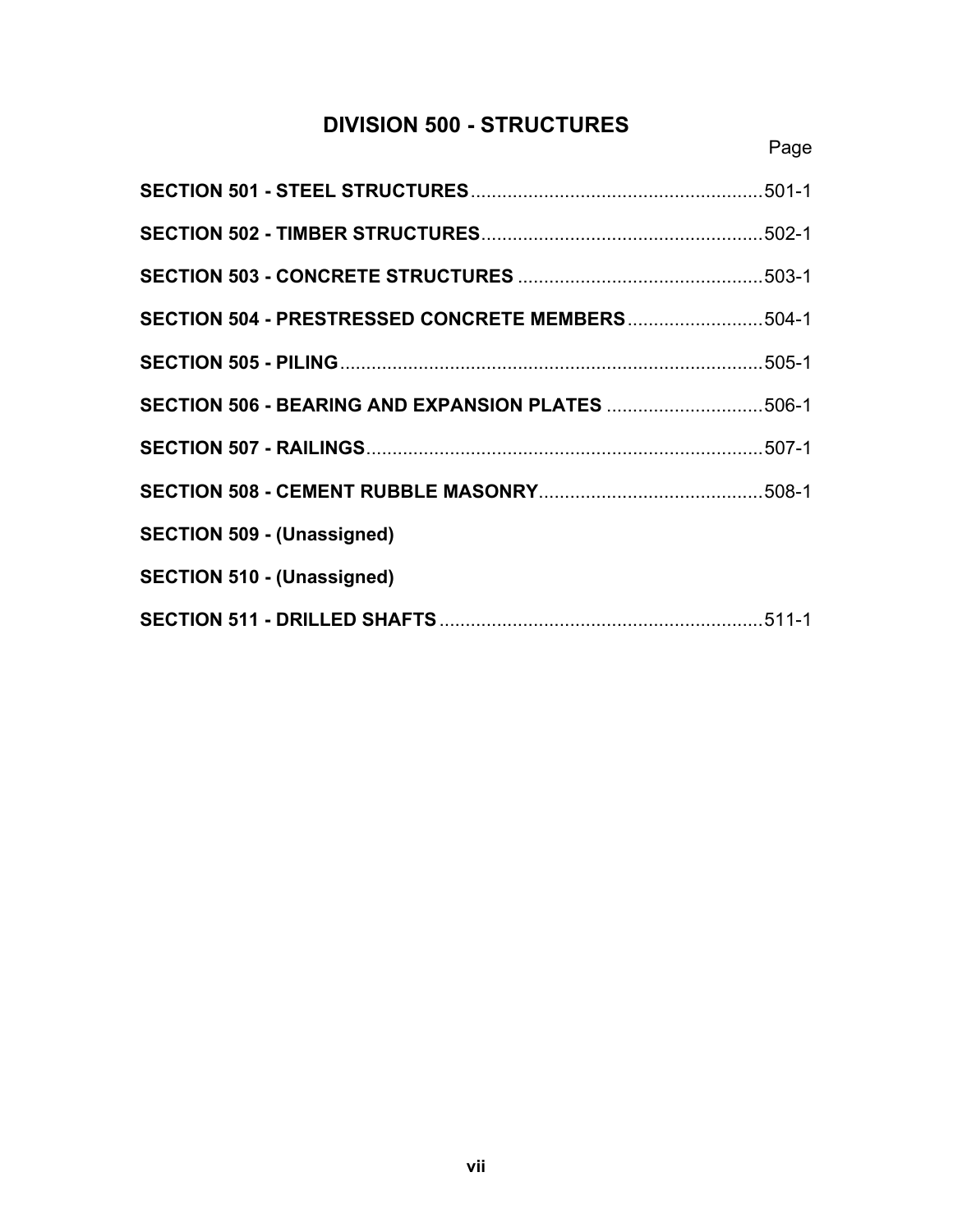## **DIVISION 600 - MISCELLANEOUS CONSTRUCTION**

|                                                         | Page |
|---------------------------------------------------------|------|
|                                                         |      |
|                                                         |      |
|                                                         |      |
| SECTION 604 - MANHOLES, INLETS, AND CATCH BASINS  604-1 |      |
|                                                         |      |
|                                                         |      |
|                                                         |      |
| SECTION 610 - REINFORCED CONCRETE DRIVEWAYS  610-1      |      |
|                                                         |      |
|                                                         |      |
| <b>SECTION 613 - CENTERLINE AND REFERENCE SURVEY</b>    |      |
|                                                         |      |
| <b>SECTION 615 - (Unassigned)</b>                       |      |
|                                                         |      |
|                                                         |      |
| <b>SECTION 618 - (Unassigned)</b>                       |      |
|                                                         |      |
|                                                         |      |
| <b>SECTION 621 - (Unassigned)</b>                       |      |
| SECTION 622 - ROADWAY AND SIGN LIGHTING SYSTEM 622-1    |      |
|                                                         |      |
|                                                         |      |
|                                                         |      |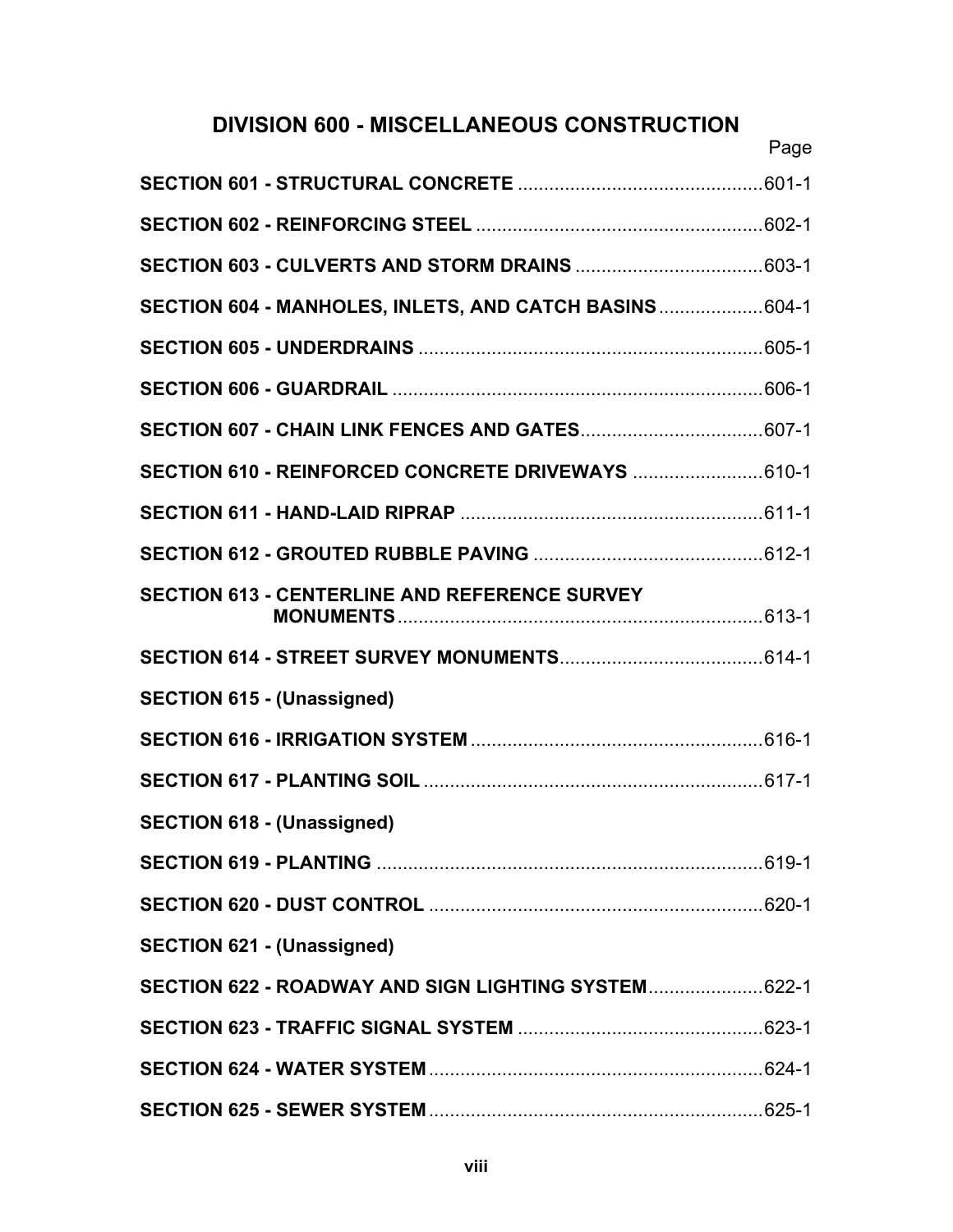# **DIVISION 600 - INCIDENTAL CONSTRUCTION (CONTINUED)**

|                                                                     | Page |
|---------------------------------------------------------------------|------|
| <b>SECTION 626 - MANHOLES AND VALVE BOXES FOR WATER</b>             |      |
| <b>SECTION 627 - (Unassigned)</b>                                   |      |
|                                                                     |      |
|                                                                     |      |
|                                                                     |      |
| SECTION 631 - TRAFFIC CONTROL REGULATORY, WARNING, AND              |      |
|                                                                     |      |
|                                                                     |      |
| SECTION 634 - PORTLAND CEMENT CONCRETE SIDEWALKS  634-1             |      |
|                                                                     |      |
| <b>SECTION 636 - (Unassigned)</b>                                   |      |
|                                                                     |      |
| <b>SECTION 638 - PORTLAND CEMENT CONCRETE</b>                       |      |
| SECTION 639 - ASPHALT CONCRETE CURB AND GUTTER  639-1               |      |
| <b>SECTION 640 - LINED DRAINAGE DITCH AND</b>                       |      |
|                                                                     |      |
|                                                                     |      |
| <b>SECTION 643 - MAINTENANCE OF EXISTING LANDSCAPE AREAS  643-1</b> |      |
| SECTION 644 - REPAIRING OF EXISTING SPRINKLER SYSTEM  644-1         |      |
|                                                                     |      |
|                                                                     |      |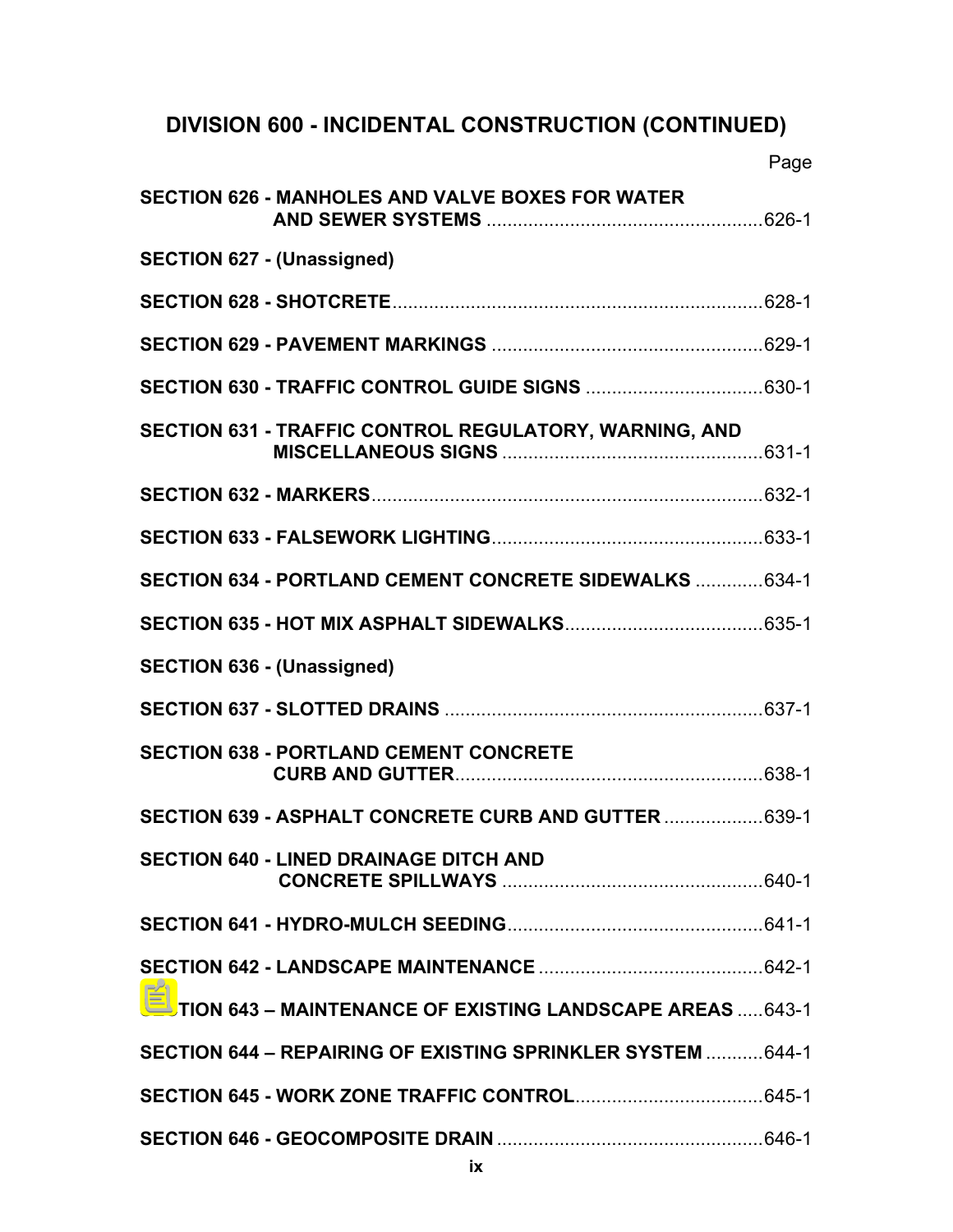## **DIVISION 600 - INCIDENTAL CONSTRUCTION (CONTINUED)**

Page

| <b>SECTION 647 - FIBER OPTIC CABLE</b>                       | 647-1 |
|--------------------------------------------------------------|-------|
|                                                              |       |
|                                                              |       |
|                                                              |       |
| <b>SECTION 651 - (Unassigned)</b>                            |       |
|                                                              |       |
|                                                              |       |
|                                                              |       |
| <b>SECTION 656 - DRILLING HOLES AND INSTALLING DOWEL</b>     |       |
|                                                              |       |
|                                                              |       |
| <b>SECTION 694 - (Unassigned)</b>                            |       |
| <b>SECTION 695 - (Unassigned)</b>                            |       |
| SECTION 696 - FIELD OFFICE AND PROJECT SITE LABORATORY 696-1 |       |
| <b>SECTION 697 - (Unassigned)</b>                            |       |
|                                                              |       |
|                                                              |       |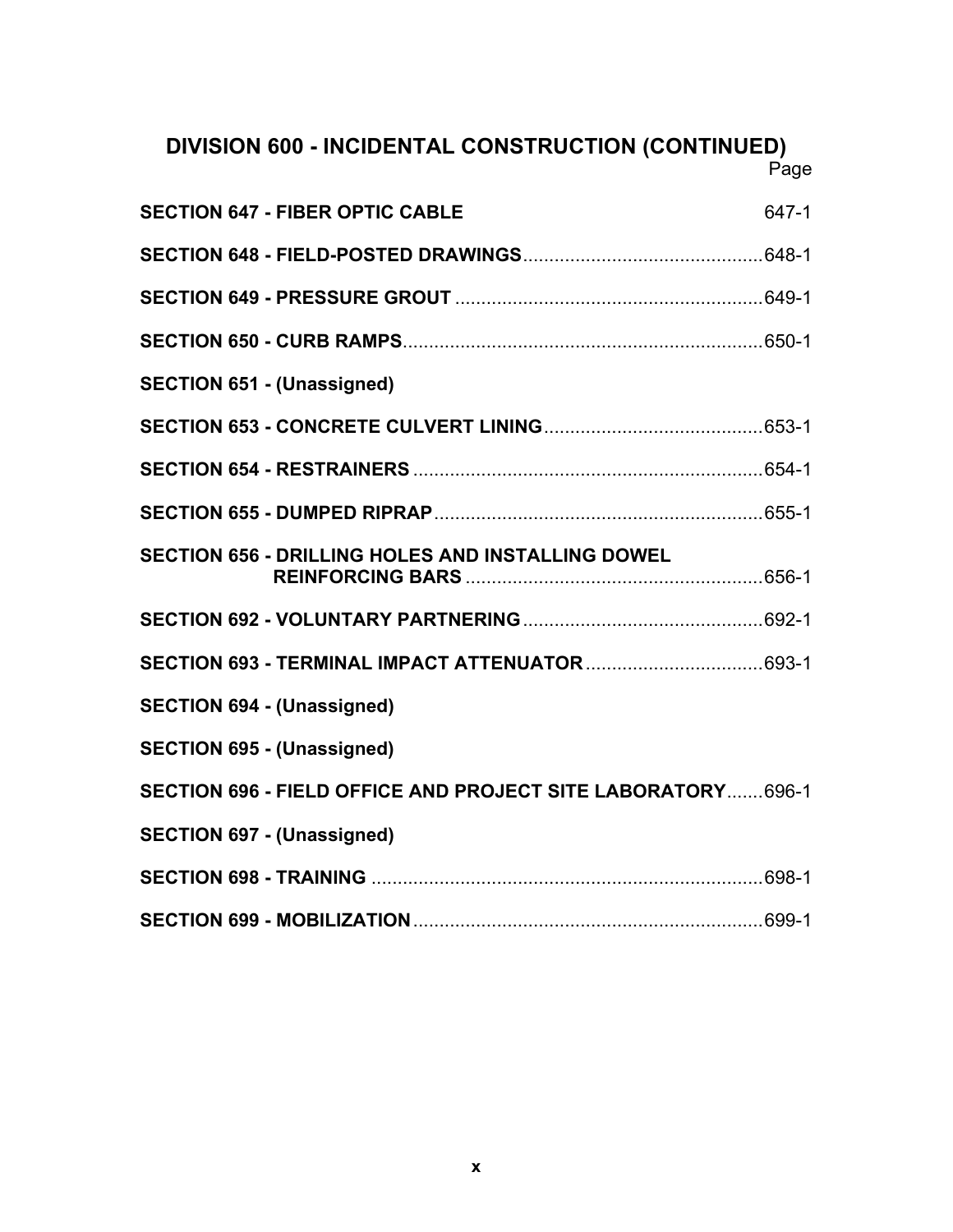## **DIVISION 700 - MATERIALS**

| <b>SECTION 701 - HYDRAULIC CEMENT</b> |  | Page |  |
|---------------------------------------|--|------|--|
|                                       |  |      |  |

#### **SECTION 702 - BITUMINOUS MATERIALS**

| 702.01 |              |  |
|--------|--------------|--|
| 702.02 | (Unassigned) |  |
| 702.03 |              |  |
| 702.04 |              |  |
| 702.05 |              |  |
| 702.06 | (Unassigned) |  |
| 702.07 |              |  |

### **SECTION 703 - AGGREGATES**

| 703.01 |                                                     |  |
|--------|-----------------------------------------------------|--|
| 703.02 | Coarse Aggregate for Portland Cement Concrete 703-4 |  |
| 703.03 | Aggregate for Hot Mix Asphalt Base Course 703-6     |  |
| 703.04 |                                                     |  |
| 703.05 | (Unassigned)                                        |  |
| 703.06 |                                                     |  |
| 703.07 | (Unassigned)                                        |  |
| 703.08 | (Unassigned)                                        |  |
| 703.09 |                                                     |  |
| 703.10 | (Unassigned)                                        |  |
| 703.11 |                                                     |  |
| 703.12 | (Unassigned)                                        |  |
| 703.13 | (Unassigned)                                        |  |
| 703.14 |                                                     |  |
| 703.15 |                                                     |  |
| 703.16 | Bed Course Material for Crushed Rock Cradle703-12   |  |
| 703.17 |                                                     |  |
| 703.18 |                                                     |  |
| 703.19 | (Unassigned)                                        |  |
| 703.20 |                                                     |  |
| 703.21 |                                                     |  |
| 703.22 | (Unassigned)                                        |  |
| 703.23 | Aggregate for Dressing of Shoulders703-17           |  |
| 703.24 |                                                     |  |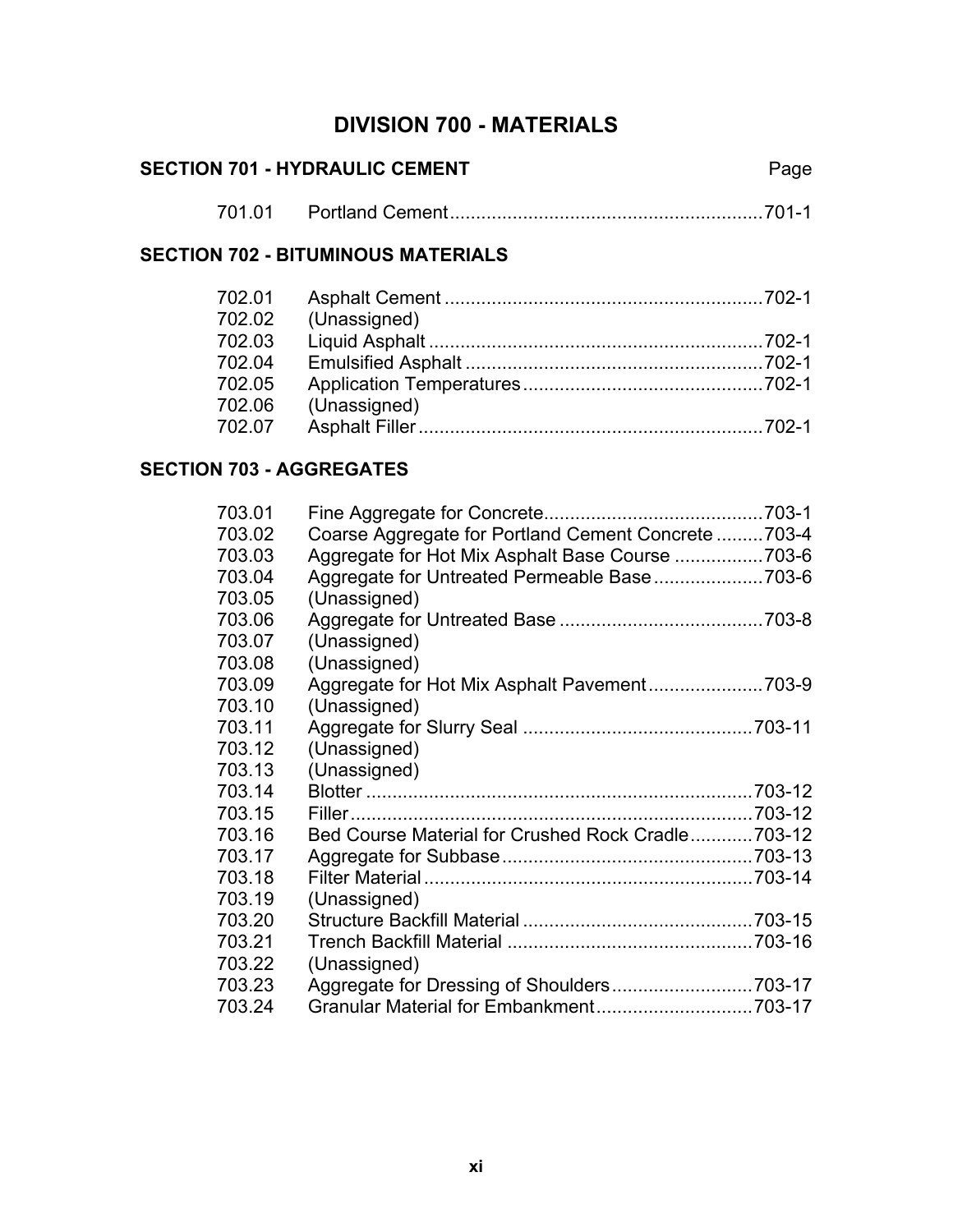### SECTION 704 -- MASONRY UNITS **Page**

### **SECTION 705 -- JOINT MATERIALS FOR CONCRETE STRUCTURES**

| 705.01 |              |  |
|--------|--------------|--|
| 705.02 |              |  |
| 705.03 |              |  |
| 705.04 |              |  |
| 705.05 |              |  |
| 705.06 |              |  |
| 705 07 |              |  |
| 705.08 |              |  |
| 705 09 | (Unassigned) |  |
| 705.10 | (Unassigned) |  |
| 705.11 |              |  |
| 705.12 |              |  |

### **SECTION 706 -- CONCRETE, CLAY, AND PLASTIC PIPE**

| 706.01 | (Unassigned)                                      |       |
|--------|---------------------------------------------------|-------|
| 706.02 |                                                   |       |
| 706.03 | (Unassigned)                                      |       |
| 706.04 | (Unassigned)                                      |       |
| 706.05 | (Unassigned)                                      |       |
| 706.06 | (Unassigned)                                      |       |
| 706.07 | (Unassigned)                                      |       |
| 706.08 | Vitrified Clay Pipe (VCP) and Fittings            |       |
|        |                                                   | 706-5 |
| 706.09 |                                                   |       |
| 706.10 |                                                   |       |
| 706.11 | (Unassigned)                                      |       |
| 706.12 |                                                   |       |
| 706.13 | (Unassigned)                                      |       |
| 706.14 |                                                   |       |
| 706.15 | (Unassigned)                                      |       |
| 706.16 | (Unassigned)                                      |       |
| 706.17 | Reinforced Concrete Low-Head Pressure Pipe 706-14 |       |
| 706.18 |                                                   |       |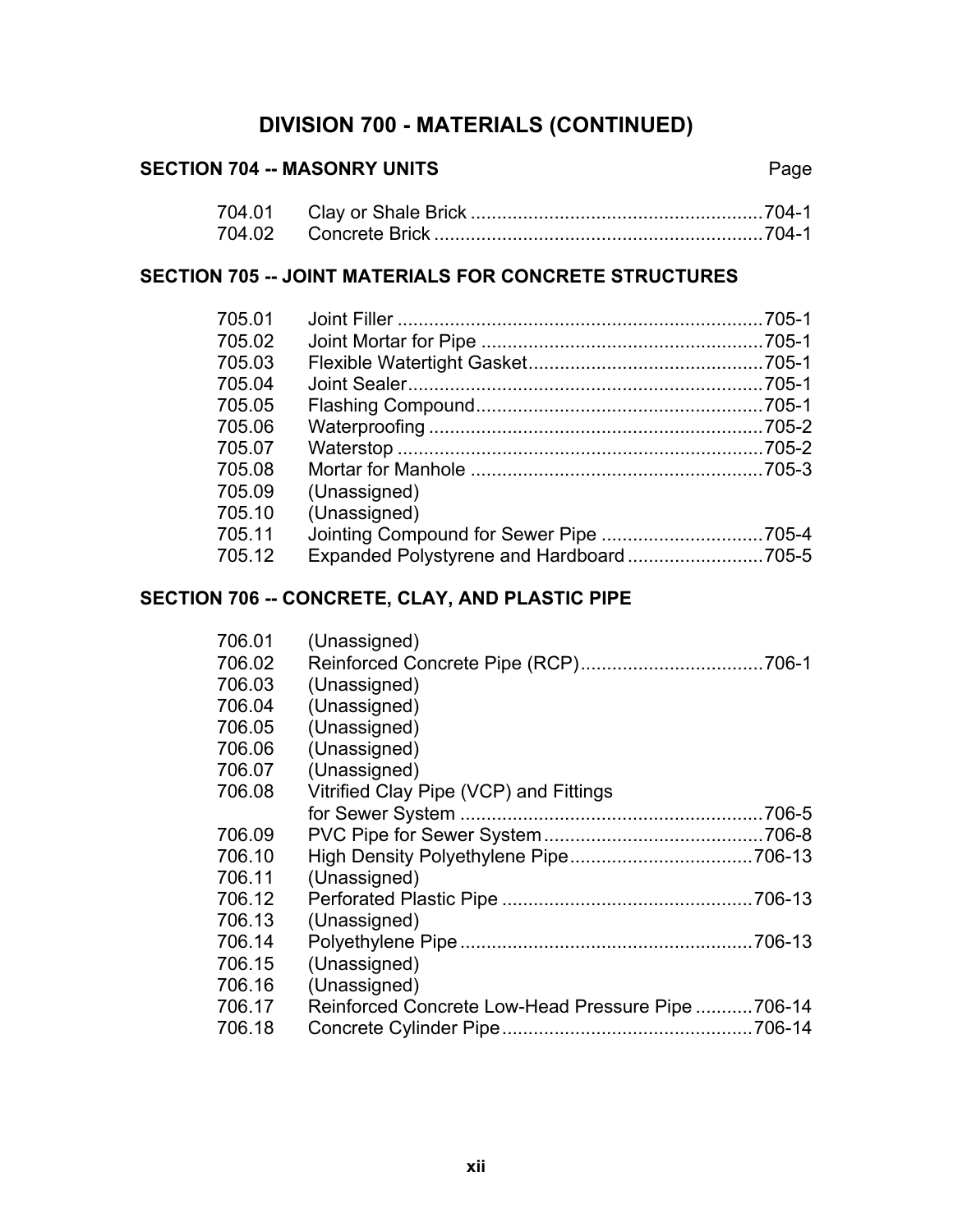#### **SECTION 707 - METAL PIPE** Page

| 707.01 | $.707 - 1$                                                |
|--------|-----------------------------------------------------------|
| 707.02 |                                                           |
| 707.03 | <b>Bituminous Coated Corrugated Metal Pipe</b>            |
|        | .707-5                                                    |
| 707.04 | (Unassigned)                                              |
| 707.05 | (Unassigned)                                              |
| 707.06 |                                                           |
| 707.07 | (Unassigned)                                              |
| 707.08 | Structural Steel Plate for Pipe, Pipe Arch, and Arch707-5 |
| 707.09 | (Unassigned)                                              |
| 707.10 | $.707 - 6$                                                |
| 707.11 |                                                           |
| 707.12 |                                                           |
| 707.13 |                                                           |
|        |                                                           |

### **SECTION 708 - PAINTS**

#### **SECTION 709 - REINFORCING STEEL, WIRE ROPE, AND PRESTRESSING STEEL**

#### **SECTION 710 - GUARDRAIL MATERIALS**

| 710.01 |              |  |
|--------|--------------|--|
| 710.02 | (Unassigned) |  |
| 710.03 | (Unassigned) |  |
| 710.04 |              |  |
| 710.05 | (Unassigned) |  |
| 710.06 | (Unassigned) |  |
| 710.07 |              |  |
| 710.08 |              |  |
| 710.09 |              |  |
| 710.10 |              |  |
| 710.11 |              |  |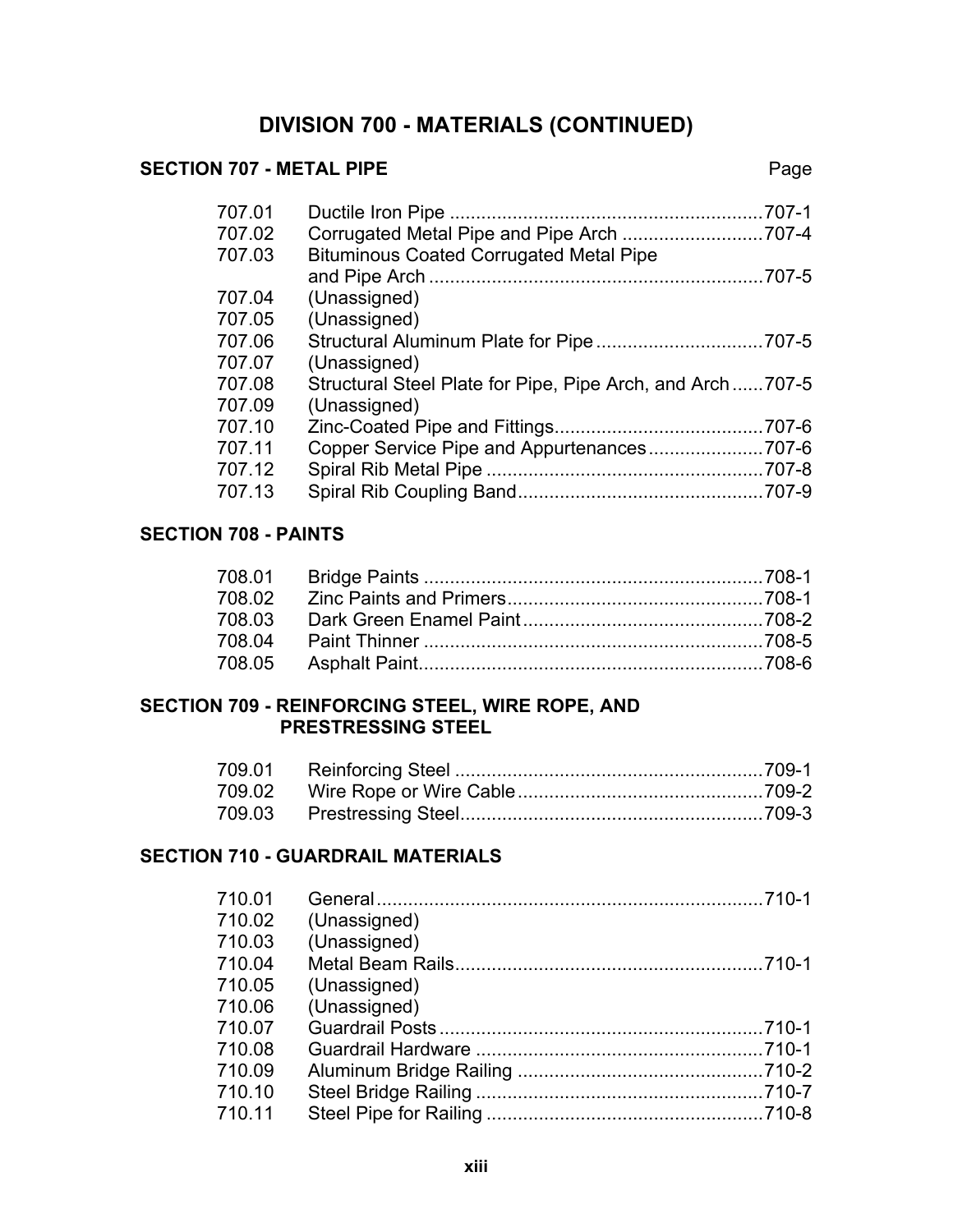|                                    | <b>SECTION 711 - CONCRETE CURING MATERIALS AND ADMIXTURES</b> | Page |
|------------------------------------|---------------------------------------------------------------|------|
| 711.01                             |                                                               |      |
| 711.02                             | (Unassigned)                                                  |      |
| 711.03                             |                                                               |      |
| <b>SECTION 712 - MISCELLANEOUS</b> |                                                               |      |
| 712.01                             |                                                               |      |
| 712.02                             |                                                               |      |
| 712.03                             |                                                               |      |
| 712.04                             |                                                               |      |
| 712.05                             |                                                               |      |
| 712.06                             |                                                               |      |
| 712.07                             | Frames, Grates, Covers, and Ladder Rungs712-4                 |      |
| 712.08                             | (Unassigned)                                                  |      |
| 712.09                             | Bearing Devices and Related Materials712-6                    |      |
| 712.10                             |                                                               |      |
| 712.11                             |                                                               |      |
| 712.12                             |                                                               |      |
| 712.13                             |                                                               |      |
| 712.14                             | (Unassigned)                                                  |      |
| 712.15                             | (Unassigned)                                                  |      |
| 712.16                             | (Unassigned)                                                  |      |
| 712.17                             | (Unassigned)                                                  |      |
| 712.18                             | (Unassigned)                                                  |      |
| 712.19                             | (Unassigned)                                                  |      |
| 712.20                             | (Unassigned)                                                  |      |
| 712.21                             | (Unassigned)                                                  |      |
| 712.22                             |                                                               |      |
| 712.23                             | <b>Precast Concrete Meter and Valve Boxes</b>                 |      |
|                                    |                                                               |      |
| 712.24                             |                                                               |      |
| 712.25                             | Pipe Hangars, Lateral Bracings and Inserts712-19              |      |
| 712.26                             |                                                               |      |

712.27 Conduits ......................................................................712-21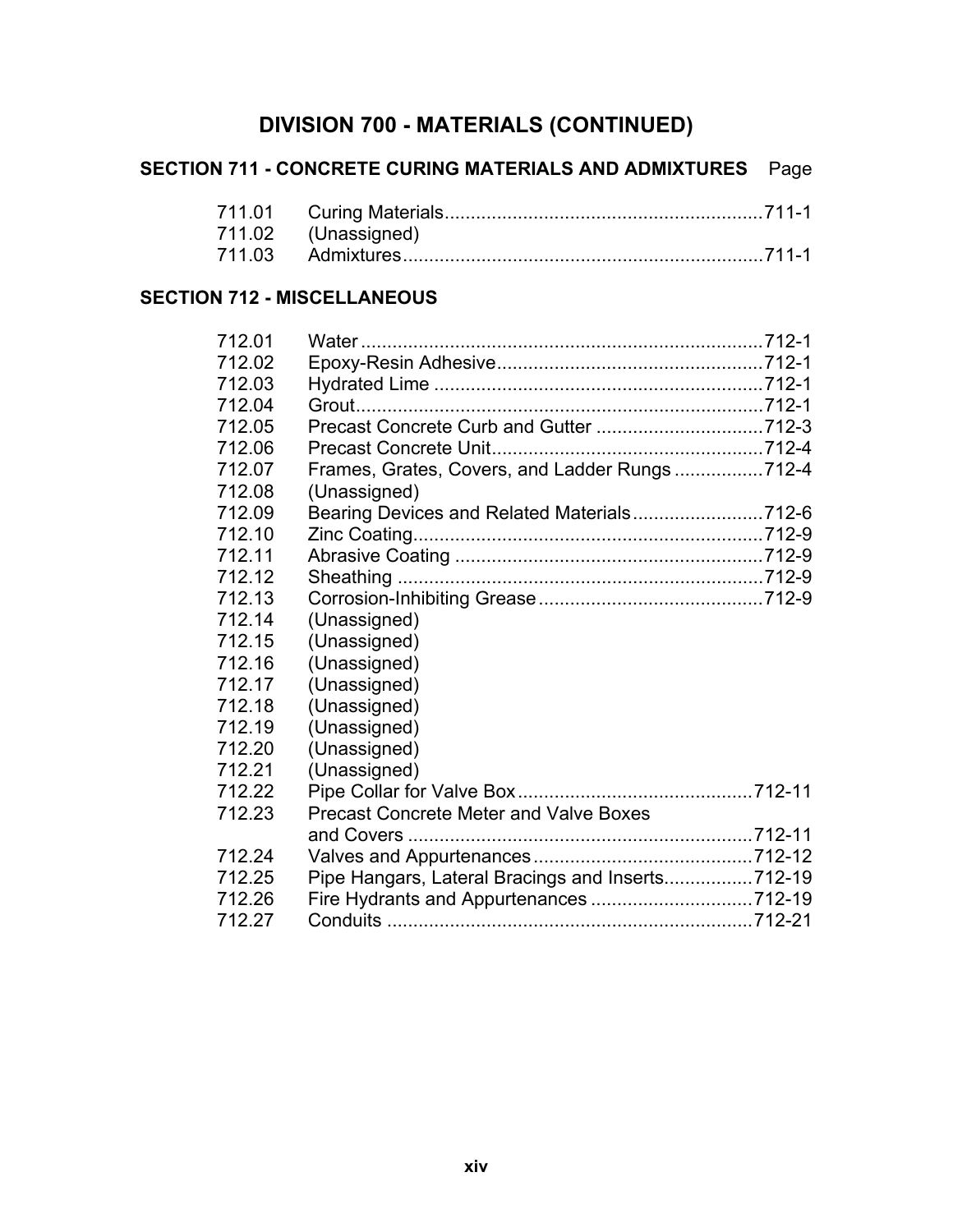|        | <b>SECTION 713 - STRUCTURAL STEEL AND RELATED MATERIALS</b> | Page |
|--------|-------------------------------------------------------------|------|
| 713.01 |                                                             |      |
| 713.02 |                                                             |      |
| 713.03 | (Unassigned)                                                |      |
| 713.04 | (Unassigned)                                                |      |
| 713.05 |                                                             |      |
| 713.06 | (Unassigned)                                                |      |
| 713.07 |                                                             |      |
| 713.08 |                                                             |      |
| 713.09 |                                                             |      |
| 713.10 |                                                             |      |

### **SECTION 714 - STRUCTURAL TIMBER AND RELATED MATERIALS**

#### **SECTION 715 - ALUMINUM**

| 715.03 Fabrication of Welded Aluminum Structures |  |
|--------------------------------------------------|--|

### **SECTION 716 - GEOTEXTILES**

| 716.01 |                                                         |  |
|--------|---------------------------------------------------------|--|
| 716.02 | Geotextiles for Permeable Separator Applications 716-3  |  |
| 716.03 | Geotextiles for Underdrain Applications716-4            |  |
| 716.04 |                                                         |  |
| 716.05 | Geotextiles for Geocomposite Drain Applications716-5    |  |
| 716.06 |                                                         |  |
| 716.07 | <b>Geotextiles for Permanent Erosion Control</b>        |  |
|        |                                                         |  |
| 716.08 | Geotextiles for Temporary Silt Fence Applications 716-9 |  |

#### **SECTION 717 - CULLET AND CULLET-MADE MATERIALS**

| Cullet and Cullet Aggregate Mixtures as |
|-----------------------------------------|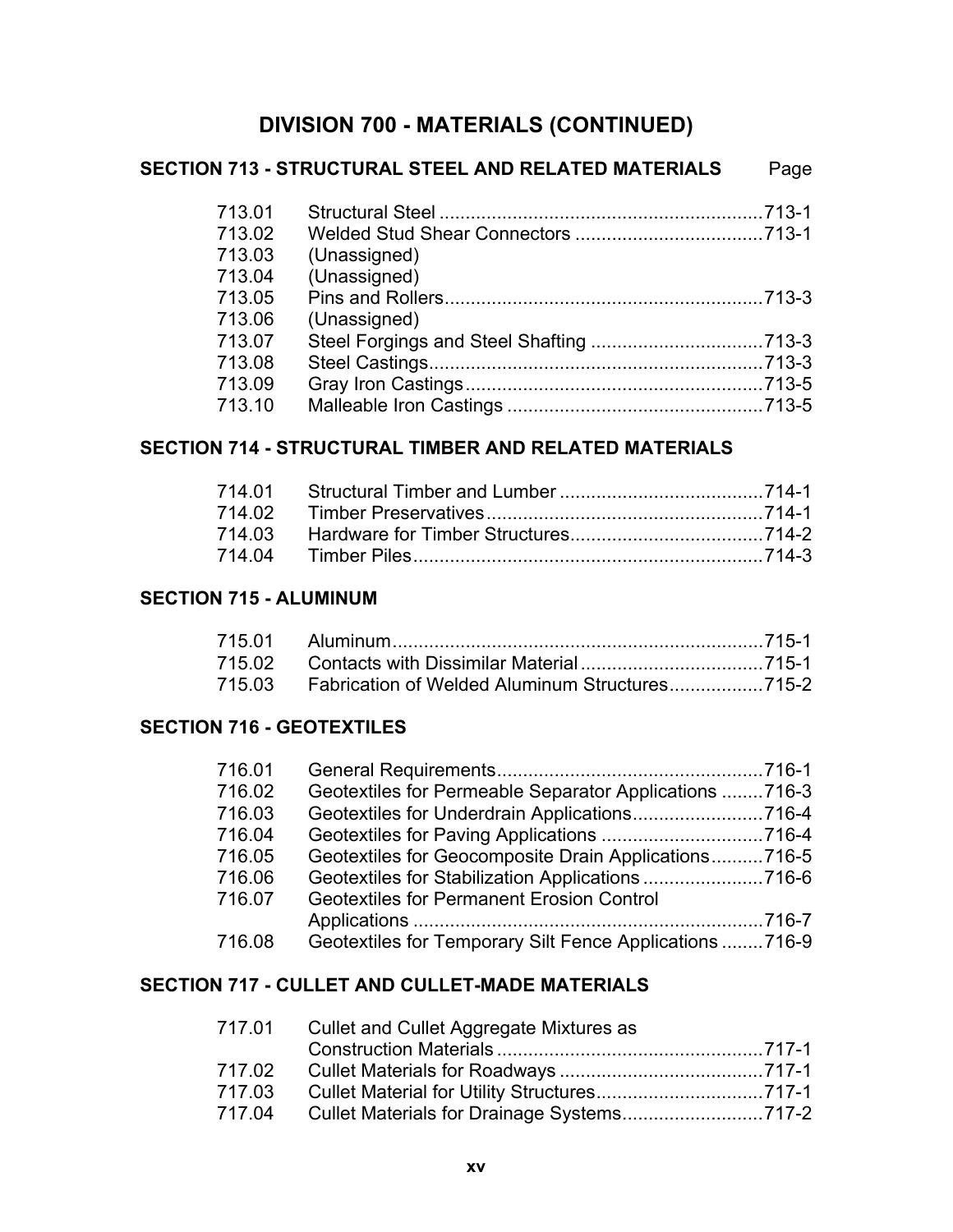#### **SECTION 718 - STEEL FASTENERS** Page

| 718.01 |  |
|--------|--|
| 718.02 |  |
| 718.03 |  |
| 718.04 |  |
| 718.05 |  |
| 718.06 |  |
| 718.07 |  |
| 718.08 |  |
|        |  |

#### **SECTION 722 - CHAIN LINK FENCE MATERIALS**

| 722.01 |  |  |
|--------|--|--|
|--------|--|--|

#### **SECTION 750 - TRAFFIC CONTROL SIGN AND MARKER MATERIALS**

| 750.01 |                                           |  |
|--------|-------------------------------------------|--|
| 750.02 |                                           |  |
| 750.03 |                                           |  |
| 750.04 | Ground Mounted Destination and Expressway |  |
|        |                                           |  |
| 750.05 |                                           |  |
| 750.06 |                                           |  |
| 750.07 |                                           |  |
| 750.08 |                                           |  |
| 750.09 |                                           |  |

#### **SECTION 755 - PAVEMENT MARKING MATERIALS**

| 755.01 |                                                 |  |
|--------|-------------------------------------------------|--|
| 755.02 |                                                 |  |
| 755.03 |                                                 |  |
| 755.04 |                                                 |  |
| 755.05 | Retroreflective Thermoplastic Compound Pavement |  |
|        |                                                 |  |